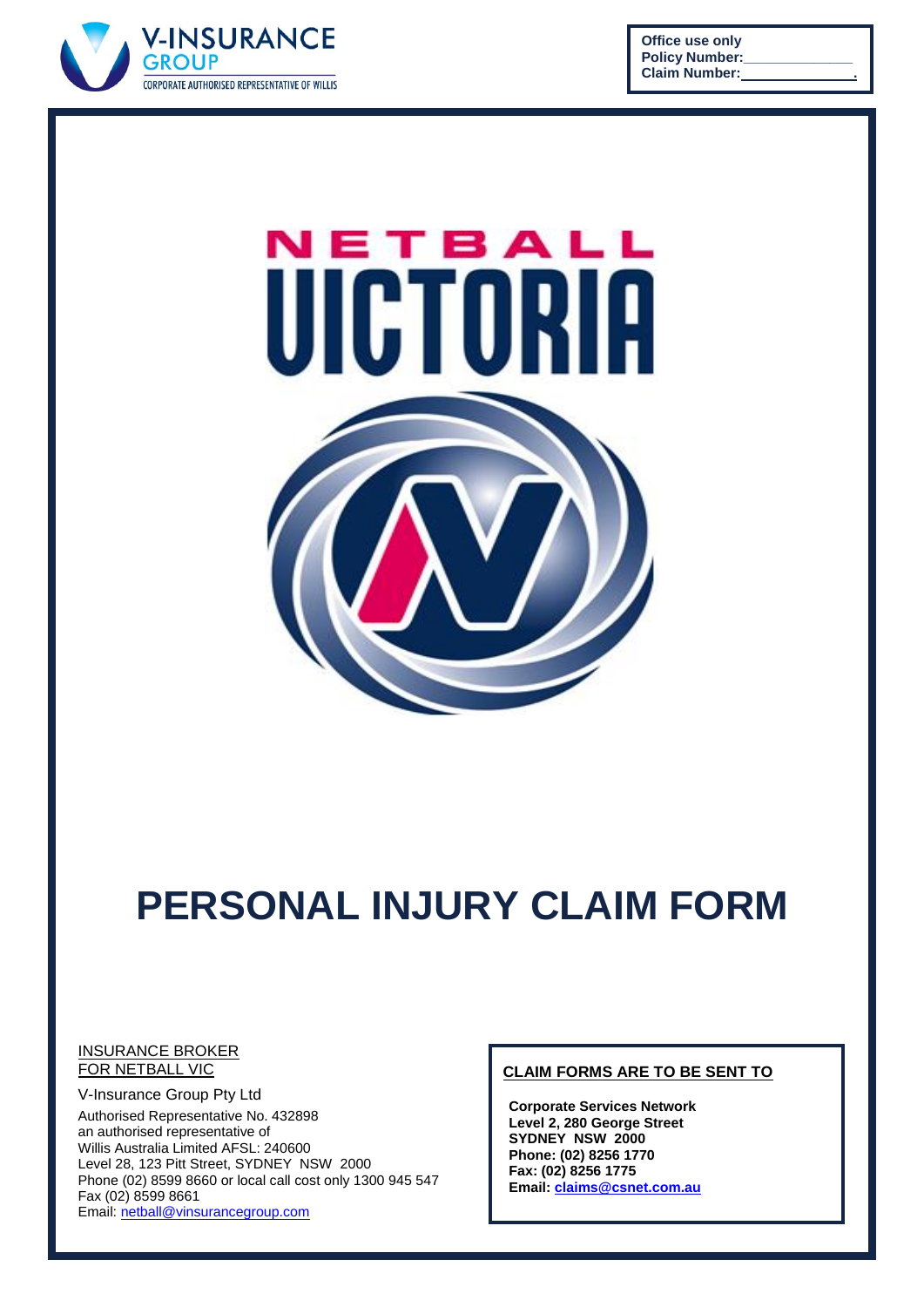## **NETBALL VICTORIA SUMMARY OF INSURANCE COVER**

#### **Death & Permanent Disablement**

A lump sum benefit is payable in the event of death or a Permanent Disability. The scale of benefits is defined in the policy. The death benefit is \$100,000 for members aged 18-75 or \$20,000 for persons under 18 years old or over 75 years old. The Quadriplegia and Paraplegia benefit is \$500,000 for members under 75 or \$250,000 for members over 75 years old.

#### **Non Medicare Medical Expenses**

Reimburses up to 80% of Non-Medicare medical expenses up to a maximum of \$2,500. Claimable expenses are private hospital bed and theatre fee, ambulance, dental, physiotherapy etc, net of any recoveries from private health insurance – subject to a \$25 excess for claimants who are covered by private health insurance or \$75 for claimants who do not have private health insurance. Cover is limited to expenses incurred within 12 months from the date of injury.

#### **Student Assistance Benefit** (Full time students)

Reimburses up to 100% of costs incurred up to a maximum of \$400 per week for student help expenses if the Injury stops the Insured Person from going to their usual place of learning for up to 52 weeks with a 14 day excess period.

#### **Home Help Benefit**

Reimburses up to \$400 per week for expenses incurred from home help provided by a recognised agency if an injury covered by this policy stops the insured person from caring for themselves in their home for up to 52 weeks with a 14 day excess period.

#### **Parents Inconvenience Allowance**

Up to \$25 per day to a maximum of \$1,500 for reasonable costs incurred by the parents of an insured person who is a full time student whilst their child is undergoing medical treatment

#### **Loss of Income**

Weekly Benefit 100% of earnings, up to a maximum of \$250 per week if prevented from working in your Occupation. The benefit period is 104 weeks and the excess is 14 days. (Claimant must work a minimum of 5 hours per week over the 8 week period immediately prior to the injury.)

#### **Funeral Benefit**

We will pay up to an additional \$10,000 for funeral expenses in the event of the death of the insured person where the death is covered by this Policy.

#### **Modification Expenses**

If an insured person is entitled to 100% of the Capital Benefit, we will pay up to an additional \$10,000 for costs necessarily incurred to modify the Insured Person's home and/or motor vehicle, or relocating to a suitable home provided that the modifications and/or relocation are prescribed by a legally qualified medical practitioner.

#### **Important Notes**

This insurance cover is underwritten by:- QBE Insurance (Australia) Limited

ABN 78 003 191 035

- 1. This summary of cover provides factual information about the Netball VIC Insurance Program.
- 2. This information is only a summary of the cover provided. The policy with full conditions is available at [www.vinsurancegroup.com/netballaustralia](http://www.vinsurancegroup.com/netballaustralia) or available by contacting Netball VIC.
- 3. This insurance program commences on 1 January 2016 and expires on 1 January 2017.
- 4. V Insurance facilitates this insurance program which provides benefits to those registered members of Netball VIC who, through injury or accident, incur financial loss and who would otherwise not have received assistance. The program seeks to provide benefits to those most exposed and to maintain protection at the lowest possible cost to membership. It therefore cannot provide 100% cover or a benefit for every loss that occurs. Federal Government Legislation prevents insurance companies from paying any insurance benefit for a medical service that is covered by Medicare. This legislation also applies to the Medicare gap. In addition to these policies all members and officials are encouraged to take out private health insurance.
- 5. Netball VIC is not and does not represent itself as a registered insurance broker by endorsing the products outlined in this claim form.

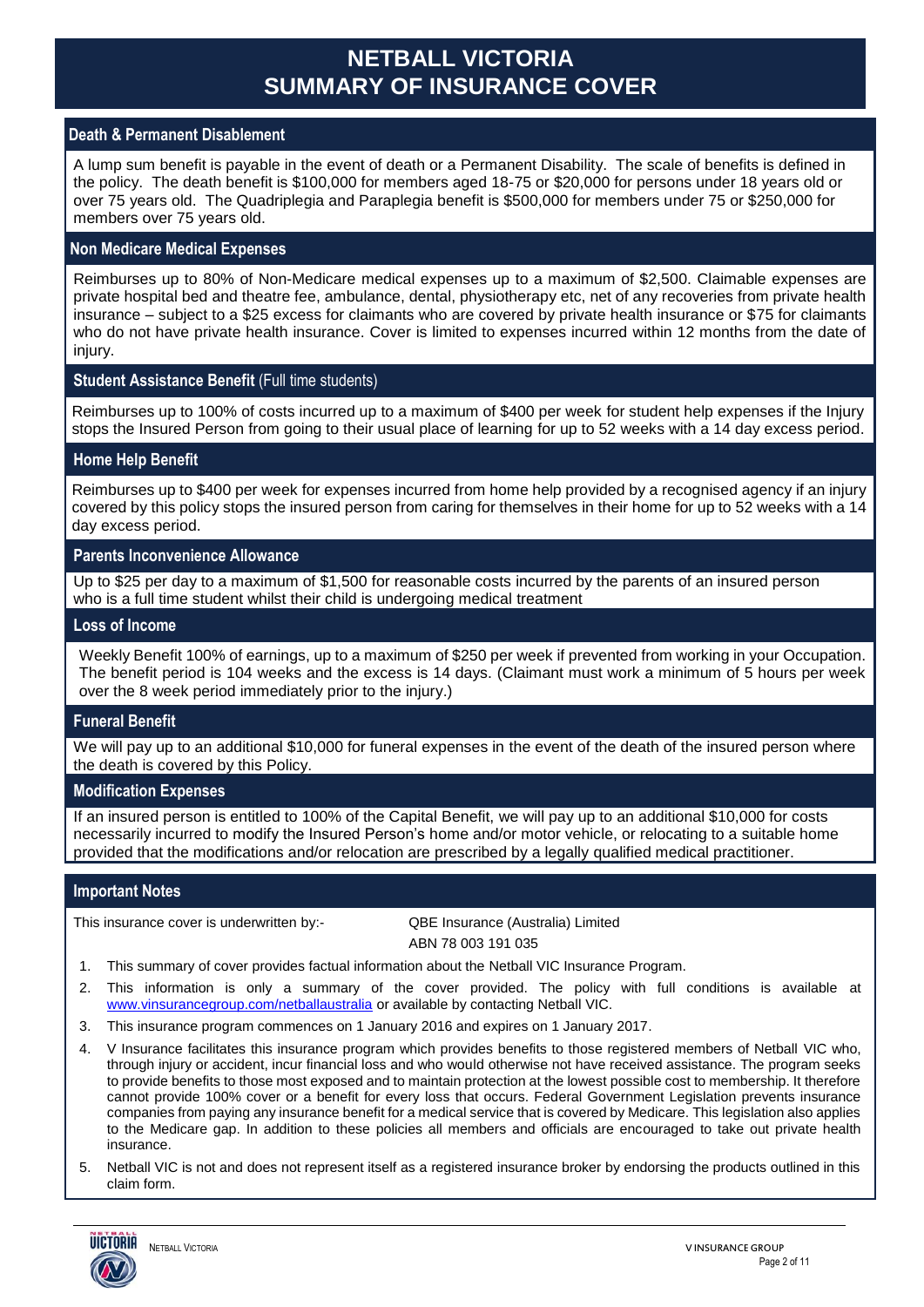# **HOW TO MAKE A CLAIM**

#### Dear Netball Victoria member,

Please find attached a claim form. Before lodging this form, please ensure all sections are fully completed. Failure to complete all sections of this form properly may delay settlement of your claim.

- **1.** Only one claim form (per injury) is required. A claim form should be completed and submitted as soon as you become aware that you will be making a claim. You do not have to wait until after you have completed treatment for your injury to lodge your claim form.
- **2.** Please ensure that you fully complete pages 4 & 5 and sign and date the Declaration.
- **3.** Please ensure that your Association/Club official completes and signs the Association/Club Declaration on page 4.
- **4.** For claims involving Loss of Income:
	- a) You must complete page 7 and have your employer/salary officer to complete page 7. If self employed, you must have your accountant complete these details;
	- b) Have your Attending Physician or Physiotherapist complete the page titled "Doctor's Statement" on page 9.
- **5.** For claims involving Non-Medicare medical expenses: Medical treatment must be certified necessary by an attending physician and incurred within Australia. (An attending physician includes a general practitioner, physiotherapist, chiropractor, dentist).
	- a) Have your Attending Physician complete the "Attending Physician" statement on page 9.
- **6.** Please attach all original receipts (unless retained by your health fund). Hospital claims must be accompanied by an itemised receipt. If treatment is covered by your Private Health Fund please send their rebate advice with a copy of the relevant account.

Please note:

No cover is provided for Surgeons, Anaesthetists, Doctors, X-rays or other accounts which are partly covered by Medicare. The Australian Health Insurance Act does not permit the insurer to contribute to any charges covered by Medicare (including the Medicare Gap).

The insurer will pay a percentage of the amount, as indicated in the Policy schedule, for private hospital bed and theatre fees, dental, ambulance (if not otherwise covered), chiropractic, physiotherapy, osteopath, naturopath, massage and pay for orthotics prescribed by a surgeon to aid recovery.

Subject to the Insurance Contracts Act 1984 any treatment rendered necessary by injury must be completed within 12 calendar months from the date of such injury occurring.

- **7.** Once you have fully completed all sections of the claim form, please have your Association/Club complete and sign page 4 and confirm your injury occurred during a sanctioned activity.
- **8.** Once you have completed your claim form, please forward to Corporate Services Network (CSN). They handle all claims for the insurer. Their contact details are as follows;

**Corporate Services Network Level 2, 280 George Street SYDNEY NSW 2000 Phone: (02) 8256 1770 Fax: (02) 8256 1775 Email: [claims@csnet.com.au](mailto:claims@csnet.com.au)**

- **9.** Your reimbursement cheques will be sent to you directly by Corporate Services Network.
- **10.** Once your claim is registered, you can submit ongoing invoices via Corporate Services Network. Corporate Services Network (Claims Services) can also be reached on the above contact details should you wish to make enquiries relating to the progress of your claim.
- **11.** If you have any further queries relating to your claim or the cover, please do not hesitate to call the V Insurance Group Team on ph: (02) 8599 8660 or 1300 945 547.

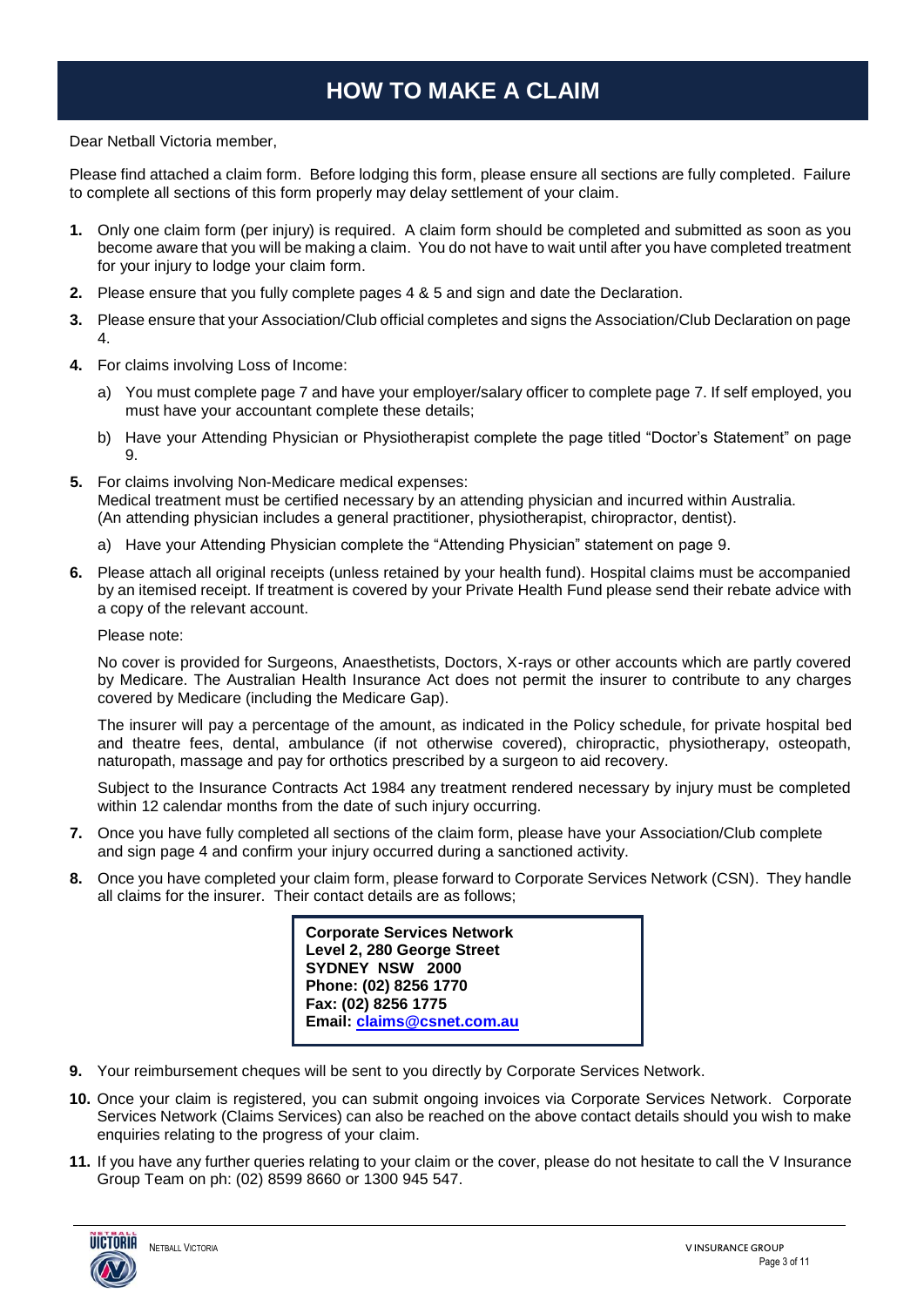# **PERSONAL ACCIDENT CLAIM FORM**

| <b>CLAIMANT DETAILS</b>                                                                                                                                                                                                              |                                         |          |                     |                                                                                                                                                                                                                                                                                                                                                                                                                                                                                                                                                                                                                                                                                                                                                                                                                                                                                                                                                                                                                                                                                                                                                                                                                                                                                                                                      |
|--------------------------------------------------------------------------------------------------------------------------------------------------------------------------------------------------------------------------------------|-----------------------------------------|----------|---------------------|--------------------------------------------------------------------------------------------------------------------------------------------------------------------------------------------------------------------------------------------------------------------------------------------------------------------------------------------------------------------------------------------------------------------------------------------------------------------------------------------------------------------------------------------------------------------------------------------------------------------------------------------------------------------------------------------------------------------------------------------------------------------------------------------------------------------------------------------------------------------------------------------------------------------------------------------------------------------------------------------------------------------------------------------------------------------------------------------------------------------------------------------------------------------------------------------------------------------------------------------------------------------------------------------------------------------------------------|
| Association Name(compulsory):                                                                                                                                                                                                        | Member No (if applicable):              |          |                     | <b>Claimants Given Name:</b>                                                                                                                                                                                                                                                                                                                                                                                                                                                                                                                                                                                                                                                                                                                                                                                                                                                                                                                                                                                                                                                                                                                                                                                                                                                                                                         |
| Club Name:                                                                                                                                                                                                                           |                                         |          | Surname:            |                                                                                                                                                                                                                                                                                                                                                                                                                                                                                                                                                                                                                                                                                                                                                                                                                                                                                                                                                                                                                                                                                                                                                                                                                                                                                                                                      |
| Name of team/age group/grade:                                                                                                                                                                                                        |                                         |          |                     |                                                                                                                                                                                                                                                                                                                                                                                                                                                                                                                                                                                                                                                                                                                                                                                                                                                                                                                                                                                                                                                                                                                                                                                                                                                                                                                                      |
| Gender (please tick):                                                                                                                                                                                                                | Occupation:                             |          |                     | Date of Birth:<br>$\prime$                                                                                                                                                                                                                                                                                                                                                                                                                                                                                                                                                                                                                                                                                                                                                                                                                                                                                                                                                                                                                                                                                                                                                                                                                                                                                                           |
| Male<br>Female                                                                                                                                                                                                                       |                                         |          |                     |                                                                                                                                                                                                                                                                                                                                                                                                                                                                                                                                                                                                                                                                                                                                                                                                                                                                                                                                                                                                                                                                                                                                                                                                                                                                                                                                      |
| Address                                                                                                                                                                                                                              |                                         | State    | Postcode            | Email:                                                                                                                                                                                                                                                                                                                                                                                                                                                                                                                                                                                                                                                                                                                                                                                                                                                                                                                                                                                                                                                                                                                                                                                                                                                                                                                               |
| Phone Number (work):                                                                                                                                                                                                                 | Home:                                   |          |                     | Mobile:                                                                                                                                                                                                                                                                                                                                                                                                                                                                                                                                                                                                                                                                                                                                                                                                                                                                                                                                                                                                                                                                                                                                                                                                                                                                                                                              |
| Please tick the category applicable                                                                                                                                                                                                  | $\Box$ Player                           | Official | Coach               | Umpire<br>Other                                                                                                                                                                                                                                                                                                                                                                                                                                                                                                                                                                                                                                                                                                                                                                                                                                                                                                                                                                                                                                                                                                                                                                                                                                                                                                                      |
|                                                                                                                                                                                                                                      |                                         |          |                     |                                                                                                                                                                                                                                                                                                                                                                                                                                                                                                                                                                                                                                                                                                                                                                                                                                                                                                                                                                                                                                                                                                                                                                                                                                                                                                                                      |
| DECLARATION AGREEMENT AND AUTHORISATION BY CLAIMANT                                                                                                                                                                                  |                                         |          |                     |                                                                                                                                                                                                                                                                                                                                                                                                                                                                                                                                                                                                                                                                                                                                                                                                                                                                                                                                                                                                                                                                                                                                                                                                                                                                                                                                      |
| nature relevant to the assessment of my claim, that all benefits under this policy shall be forfeited.<br>present employer, copies of accounts and accountants statements including my taxation returns and assessments.<br>request. |                                         |          |                     | (insert name) solemnly and sincerely declare that the information provided in this claim form and any attachments which<br>I have provided, is true, correct and complete in every detail. I agree that if I made any false or fraudulent statements, or have concealed information of a material<br>I hereby authorise QBE Insurance (Australia) Limited to collect and disclose information about me from and to the Health Insurance Commission, any insurance<br>company, any hospital, physician, medical practice, any medical services provider, any past or present employer, investigators, insurance reference bureau, financial<br>institutions including banks, the Taxation Department or my accountant with respect to any sickness, injury, medical history, consultation, treatment including<br>prescription of medication, copies of hospital medical records and tests and reports, medical practice records, vocational and employment records from past and<br>I consent to the collection, use and disclosure of personal information QBE Insurance (Australia) Limited and their service providers in order to assess the claim. QBE<br>Insurance (Australia) Limited complies with the obligations of the Privacy Act 2001 and the principals laid out in our privacy policy which is readily available upon |
|                                                                                                                                                                                                                                      |                                         |          |                     |                                                                                                                                                                                                                                                                                                                                                                                                                                                                                                                                                                                                                                                                                                                                                                                                                                                                                                                                                                                                                                                                                                                                                                                                                                                                                                                                      |
| (or Legal Guardian if under 18 years of age)<br><b>DECLARATION BY ASSOCIATION/CLUB</b>                                                                                                                                               |                                         |          |                     |                                                                                                                                                                                                                                                                                                                                                                                                                                                                                                                                                                                                                                                                                                                                                                                                                                                                                                                                                                                                                                                                                                                                                                                                                                                                                                                                      |
| Name of Association/Club:                                                                                                                                                                                                            |                                         |          |                     | Name of Association/Club Official making this statement:                                                                                                                                                                                                                                                                                                                                                                                                                                                                                                                                                                                                                                                                                                                                                                                                                                                                                                                                                                                                                                                                                                                                                                                                                                                                             |
| <b>Official Position:</b>                                                                                                                                                                                                            |                                         |          | Telephone Number: ( | $\lambda$                                                                                                                                                                                                                                                                                                                                                                                                                                                                                                                                                                                                                                                                                                                                                                                                                                                                                                                                                                                                                                                                                                                                                                                                                                                                                                                            |
|                                                                                                                                                                                                                                      |                                         | Email:   |                     |                                                                                                                                                                                                                                                                                                                                                                                                                                                                                                                                                                                                                                                                                                                                                                                                                                                                                                                                                                                                                                                                                                                                                                                                                                                                                                                                      |
| Address                                                                                                                                                                                                                              |                                         |          |                     | <b>State</b><br>Postcode                                                                                                                                                                                                                                                                                                                                                                                                                                                                                                                                                                                                                                                                                                                                                                                                                                                                                                                                                                                                                                                                                                                                                                                                                                                                                                             |
| statement is true and correct, and to the best of my knowledge and belief the information referred to in this claim form is true and correct.                                                                                        |                                         |          |                     | I, the above mentioned Netball Victoria Club Official, confirm that the claimant was a registered and Financial member of this Netball Victoria club and was an insured<br>person as identified in the Personal Accident Insurance with QBE Insurance (Australia) Limited at the time of the accident, that the information contained in this                                                                                                                                                                                                                                                                                                                                                                                                                                                                                                                                                                                                                                                                                                                                                                                                                                                                                                                                                                                        |
| Do you have any comments in relation to this claim?                                                                                                                                                                                  |                                         |          |                     | Yes<br>_l No                                                                                                                                                                                                                                                                                                                                                                                                                                                                                                                                                                                                                                                                                                                                                                                                                                                                                                                                                                                                                                                                                                                                                                                                                                                                                                                         |
| If yes, please detail below                                                                                                                                                                                                          |                                         |          |                     |                                                                                                                                                                                                                                                                                                                                                                                                                                                                                                                                                                                                                                                                                                                                                                                                                                                                                                                                                                                                                                                                                                                                                                                                                                                                                                                                      |
|                                                                                                                                                                                                                                      |                                         |          |                     |                                                                                                                                                                                                                                                                                                                                                                                                                                                                                                                                                                                                                                                                                                                                                                                                                                                                                                                                                                                                                                                                                                                                                                                                                                                                                                                                      |
| Dated:                                                                                                                                                                                                                               | Signature of Association/Club Official: |          |                     |                                                                                                                                                                                                                                                                                                                                                                                                                                                                                                                                                                                                                                                                                                                                                                                                                                                                                                                                                                                                                                                                                                                                                                                                                                                                                                                                      |

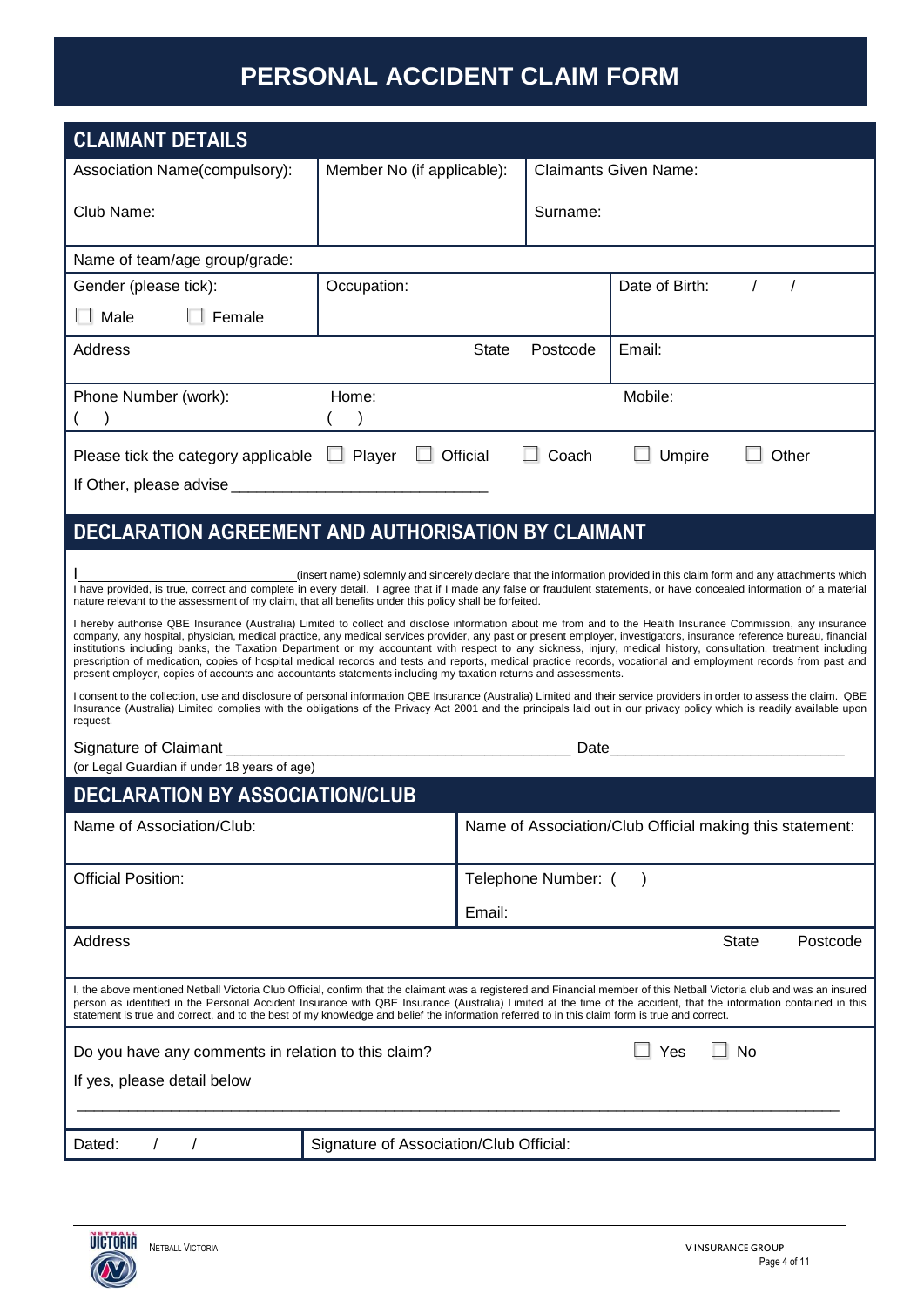**Office use only Policy Number:\_\_\_\_\_\_\_\_\_\_\_\_\_\_ Claim Number: .**

# **ACCIDENT DETAILS**

| Describe the accident and how it happened?                                    |                                                                       |       |            |
|-------------------------------------------------------------------------------|-----------------------------------------------------------------------|-------|------------|
|                                                                               |                                                                       |       |            |
| Describe your injury?                                                         |                                                                       |       |            |
| When did your accident occur?<br>$\left  \right $<br>Date:<br>Time:<br>am/pm  |                                                                       |       |            |
| Was your activity at the time of the accident?                                | Officially organised competition                                      |       |            |
| (please tick)                                                                 | Officially organised training                                         |       |            |
|                                                                               | Social or private competition                                         |       |            |
|                                                                               | Travelling to and from activity                                       |       |            |
|                                                                               | Sanctioned fundraising/social event                                   |       |            |
| Please provide the address of where the injury occurred?                      |                                                                       |       |            |
| State the name of any one witness to the injury:                              | Address of Witness:                                                   |       |            |
| Person to whom accident/incident reported?                                    | Date and time reported?<br>$\overline{1}$<br>Time:<br>Date:           | am/pm |            |
| Brief summary of treatment/action taken at the time of the accident/incident? |                                                                       |       |            |
| Was hospitalisation required?                                                 | If yes, please advise the name of hospital?                           |       |            |
| If admitted into hospital, how long were you there?                           | Name of person who gave treatment?                                    |       |            |
| Do you have Private Health Insurance?                                         | If yes, please give fund name?                                        |       |            |
| Advise when you did (or expect to):                                           | Cease work/normal activities<br>Cease training<br>Cease participating |       |            |
|                                                                               | Resume training<br>Resume participating                               |       |            |
| Have you ever had this injury or similar injuries in the past? Yes/No         | If yes, please advise when?                                           |       | $\sqrt{2}$ |

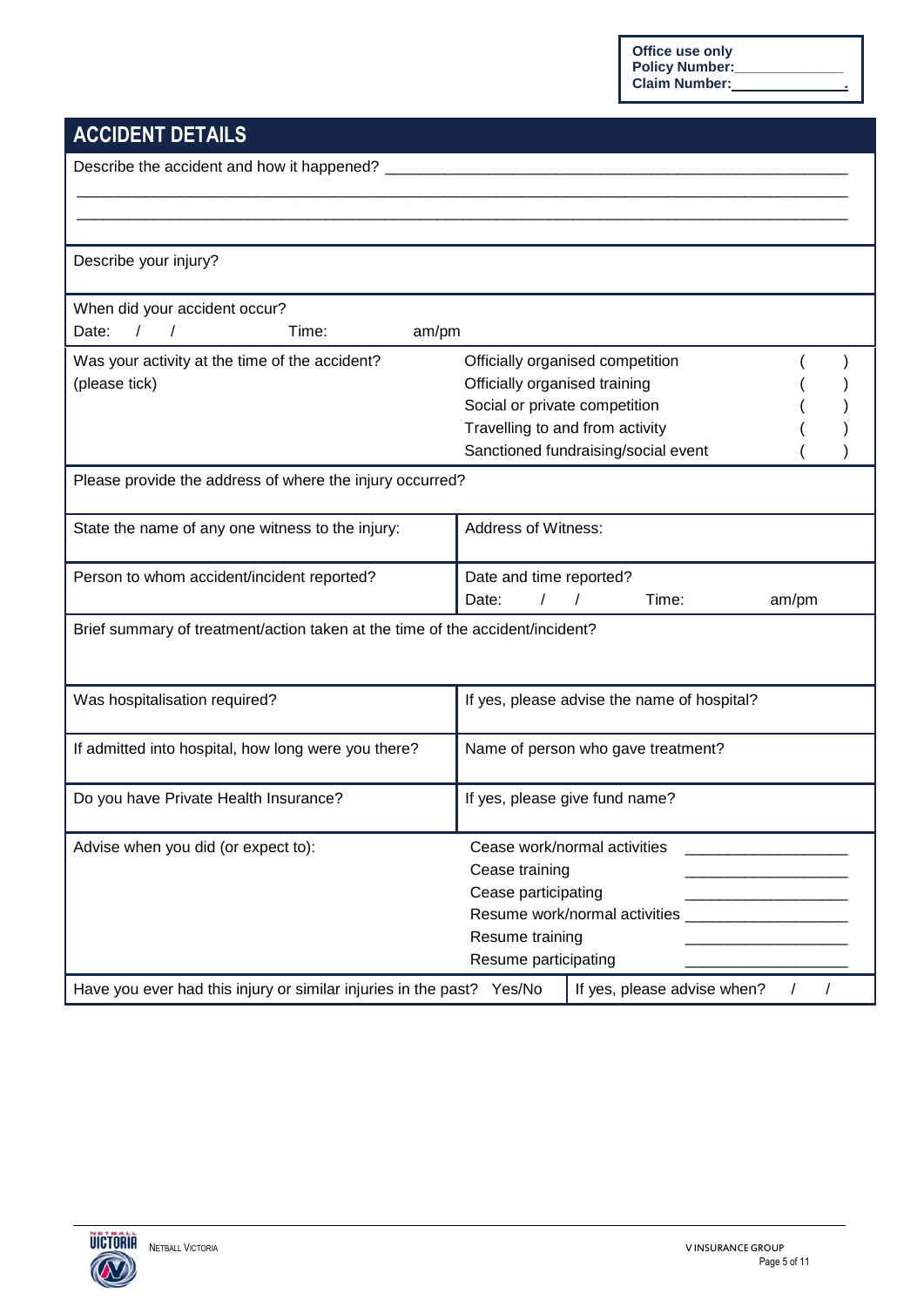### **The following information is required for Netball Victoria research to assist with Risk Management, answering these questions will not affect your claim**

| Where did your injury occur? (please tick) | Indoor                  |  |
|--------------------------------------------|-------------------------|--|
|                                            | Outdoor                 |  |
| Surface at point of injury? (please tick)  | Timber                  |  |
|                                            | Synthetic               |  |
|                                            | Concrete / Asphalt      |  |
|                                            | Other, please advise    |  |
| Weather conditions? (please tick)          | Fine                    |  |
|                                            | Rain                    |  |
|                                            | Showers                 |  |
|                                            | <b>Extreme Heat</b>     |  |
|                                            | <b>Extreme Cold</b>     |  |
| Surface Conditions? (please tick)          | Wet                     |  |
|                                            | Dry                     |  |
|                                            | Other, please advise    |  |
| Quarter/half injured? (please tick)        | 1 <sup>st</sup> Quarter |  |
|                                            | 2 <sup>nd</sup> Quarter |  |
|                                            | 3rd Quarter             |  |
|                                            | 4 <sup>th</sup> Quarter |  |
|                                            | Not applicable          |  |

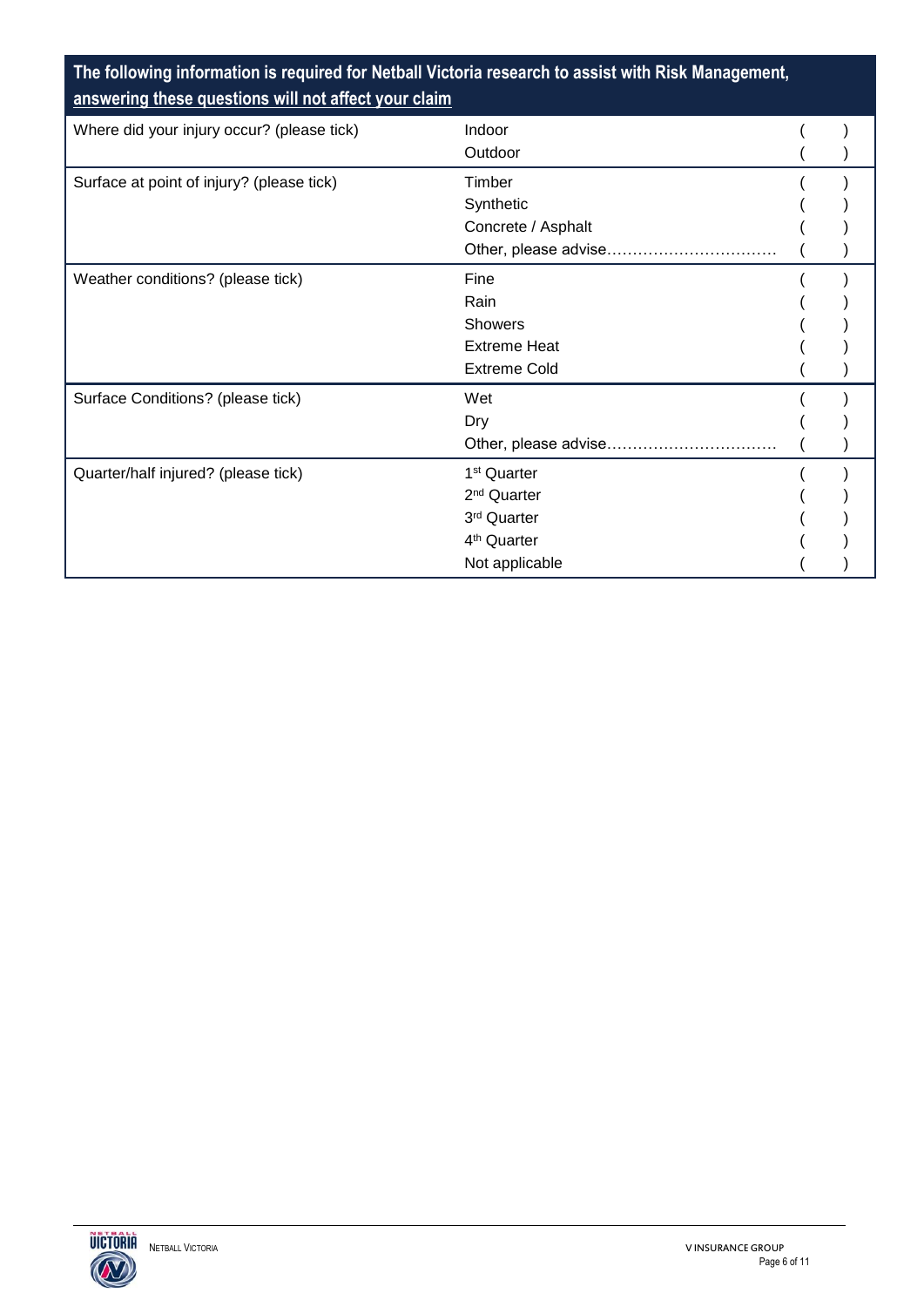| <b>LOSS OF INCOME</b>                                                                                                                                                                                                                                                                                               |                                                    |  |  |
|---------------------------------------------------------------------------------------------------------------------------------------------------------------------------------------------------------------------------------------------------------------------------------------------------------------------|----------------------------------------------------|--|--|
| (ONLY COMPLETE THIS SECTION IF YOU ARE CLAIMING FOR LOSS OF INCOME)                                                                                                                                                                                                                                                 | (please tick the box)<br>Yes<br><b>No</b>          |  |  |
| 1. Can compensation be claimed under worker's compensation or any other insurance or any other<br>insurance including Loss of Income?                                                                                                                                                                               |                                                    |  |  |
| 2. Have you ever made any previous claims in respect to personal accident insurance or any other<br>insurance?                                                                                                                                                                                                      |                                                    |  |  |
| 3. Have you engaged in any other income earning employment since you have been injured?                                                                                                                                                                                                                             |                                                    |  |  |
| THE FOLLOWING SECTION MUST BE COMPLETED BY YOUR EMPLOYER/SALARY OFFICER.<br>IF SELF EMPLOYED, PLEASE HAVE YOUR ACCOUNTANT COMPLETE THESE DETAILS.                                                                                                                                                                   |                                                    |  |  |
| Name of employer:                                                                                                                                                                                                                                                                                                   | Telephone Number:<br>Fax Number:                   |  |  |
| Address of employer:                                                                                                                                                                                                                                                                                                | <b>State</b><br>Postcode                           |  |  |
| Date ceased work due to injury:<br>$\prime$<br>$\sqrt{ }$                                                                                                                                                                                                                                                           | Date expected to resume normal duties:<br>$\prime$ |  |  |
| Employee weekly salary as at date of injury:<br>$$$<br><b>Net</b><br>Gross<br>$\mathbb{S}$<br>If self employed, provide average weekly salary based on 12 month period<br>directly prior to injury. A copy of your latest taxation return is also to be<br>provided as proof of earnings for self employed persons. | Date commenced employment with company:            |  |  |
| Income Definition:                                                                                                                                                                                                                                                                                                  |                                                    |  |  |
| <b>Full Time</b><br>Self Employed                                                                                                                                                                                                                                                                                   | Part Time<br>Casual                                |  |  |
| During the period of incapacity the employee has received                                                                                                                                                                                                                                                           |                                                    |  |  |
| \$……………………<br>Normal Pay<br>From<br>$$$<br>Sick Pay<br>From<br>\$……………………<br>Workers' Compensation<br>From<br>$$$<br>Other (please specify)<br>From                                                                                                                                                                 | $\frac{1}{2}$<br>to<br>to<br>to<br>to              |  |  |
| Has the employee returned to work?                                                                                                                                                                                                                                                                                  | No<br>Yes                                          |  |  |
| Has the employee lodged or intending to lodge a Workers Compensation Claim?                                                                                                                                                                                                                                         | Yes<br>No                                          |  |  |
| A. IF EMPLOYED                                                                                                                                                                                                                                                                                                      |                                                    |  |  |
| Salary officers name:                                                                                                                                                                                                                                                                                               | Phone Number:<br>$\lambda$                         |  |  |
| Salary officers signature:                                                                                                                                                                                                                                                                                          | Date:<br>$\sqrt{2}$<br>$\sqrt{ }$                  |  |  |
| Company Stamp:                                                                                                                                                                                                                                                                                                      | ABN/ACN:                                           |  |  |
| <b>B. IF SELF EMPLOYED</b>                                                                                                                                                                                                                                                                                          |                                                    |  |  |
| Accountant's name:                                                                                                                                                                                                                                                                                                  | Phone Number: ()                                   |  |  |
| Accountant's signature:                                                                                                                                                                                                                                                                                             | Date:<br>$\sqrt{2}$<br>$\sqrt{ }$                  |  |  |
| <b>Accountants Company Stamp:</b>                                                                                                                                                                                                                                                                                   |                                                    |  |  |

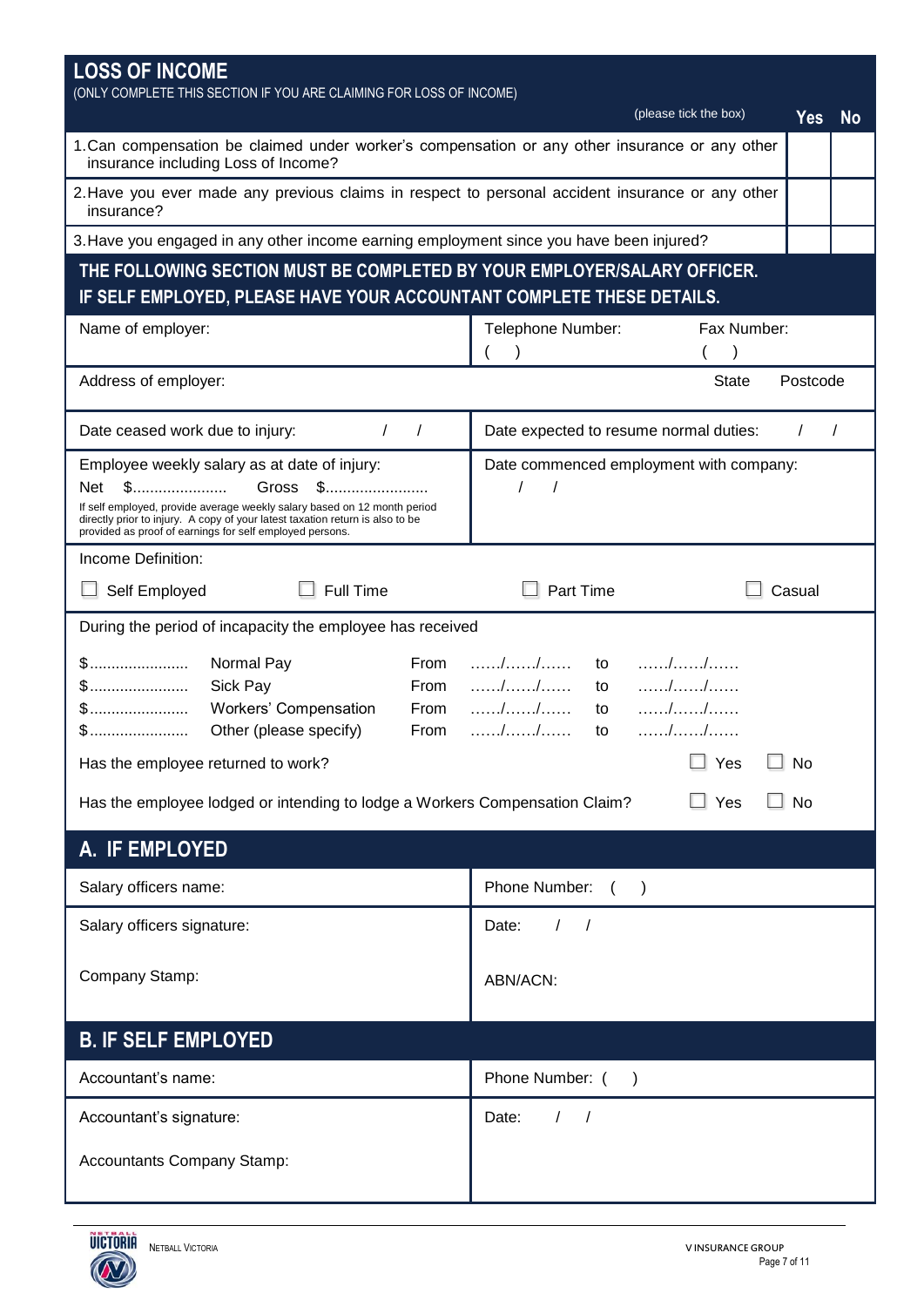| (ONLY COMPLETE THIS SECTION IF CLAIMING FOR THESE EXPENSES)                                                                                                                                                                                                        |                                   |
|--------------------------------------------------------------------------------------------------------------------------------------------------------------------------------------------------------------------------------------------------------------------|-----------------------------------|
| Do not attach accounts paid or part paid by Medicare. The Australian Health Insurance Act does not permit us to<br>contribute to any charges covered by Medicare (including the Medicare gap).                                                                     |                                   |
| $\Box$ Yes<br>Are you a member of an Ambulance Service?<br>  No                                                                                                                                                                                                    |                                   |
| Yes<br>∃ No<br>Are you a member of a Private Health Fund?                                                                                                                                                                                                          |                                   |
|                                                                                                                                                                                                                                                                    |                                   |
| $\Box$ Yes<br>$\Box$ No<br><b>Hospital Cover?</b>                                                                                                                                                                                                                  |                                   |
| Yes<br>$\Box$ No<br>Extra's covering, Physio etc                                                                                                                                                                                                                   |                                   |
| Original accounts and receipts must be submitted together with details of recoveries from any Private Health<br>Insurance.                                                                                                                                         |                                   |
| <b>CHARGE</b><br><b>NAME OF PROVIDER</b><br><b>NATURE OF</b><br><b>DATE OF</b><br><b>PRIVATE</b><br><b>SERVICE</b><br><b>SERVICE</b><br><b>HEALTH FUND</b><br><b>RECOVERY (IF</b><br><b>E.G DENTAL</b><br><b>APPLICABLE)</b><br><b>PHYSIOTHERAPY</b><br><b>ETC</b> | <b>AMOUNT</b><br><b>CLAIMABLE</b> |
|                                                                                                                                                                                                                                                                    |                                   |
|                                                                                                                                                                                                                                                                    |                                   |
|                                                                                                                                                                                                                                                                    |                                   |
|                                                                                                                                                                                                                                                                    |                                   |
|                                                                                                                                                                                                                                                                    |                                   |
|                                                                                                                                                                                                                                                                    |                                   |
|                                                                                                                                                                                                                                                                    |                                   |
|                                                                                                                                                                                                                                                                    |                                   |
|                                                                                                                                                                                                                                                                    |                                   |
|                                                                                                                                                                                                                                                                    |                                   |
|                                                                                                                                                                                                                                                                    |                                   |
|                                                                                                                                                                                                                                                                    |                                   |
| <b>Total</b>                                                                                                                                                                                                                                                       |                                   |
| <b>Less Excess</b><br><b>TOTAL AMOUNT OF CLAIM</b>                                                                                                                                                                                                                 |                                   |

If claiming physiotherapy or other specialist treatment, please provide the name and address of referring doctor: Name of Doctor:............................................................................................................................................................. Address:.........................................................................................................................................................................

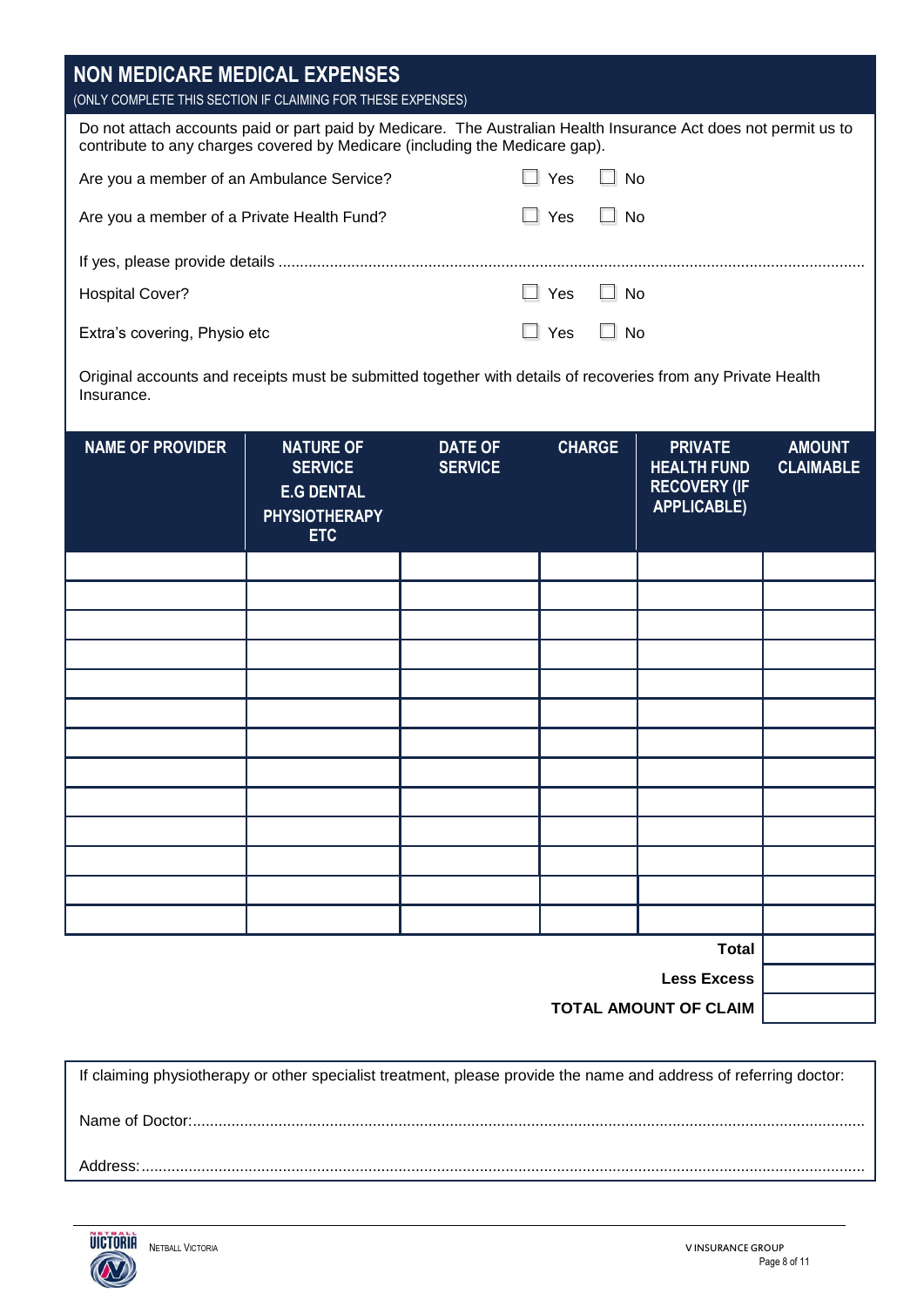

Authorised Representative No. 432898 an authorised representative of Willis Australia Limited AFSL: 240600 Level 28, 123 Pitt Street, SYDNEY NSW 2000 Phone (02) 8599 8660 or local call cost only 1300 945 547 Fax (02) 8599 8661 Email[: netball@vinsurancegroup.com](mailto:netball@vinsurancegroup.com)

| <b>Office use only</b> |   |
|------------------------|---|
| <b>Policy Number:</b>  |   |
| <b>Claim Number:</b>   | ٠ |

# **SPORTS INJURY ATTENDING PHYSICIAN'S REPORT**

**IMPORTANT** 

- **1. The patient is responsible for any fee for this statement.**
- **2. This form can only be completed by the treating Medical Practitioner, Surgeon or Physiotherapist.**
- **3. If "Yes" answered to any of the following, please give details.**
- **4. Dashes or blank spaces are not acceptable.**

### **TO BE COMPLETED BY THE ATTENDING PHYSICIAN/PHYSIOTHERAPIST**

| Patient's Full Name:                                                                               | How long have you known the patient? |
|----------------------------------------------------------------------------------------------------|--------------------------------------|
| What date and where were you first consulted by the patient in connection with the present injury? | $\overline{1}$<br>$\prime$           |
| Are you the patient's regular general practitioner?                                                | $\Box$ Yes<br>$\Box$ No              |
| What is the exact nature of the present injury?                                                    |                                      |
|                                                                                                    |                                      |
| Front<br>Ĩм<br>$rac{1}{2}$                                                                         | Back<br>W<br>WW<br>Head<br>≺<br>↘    |

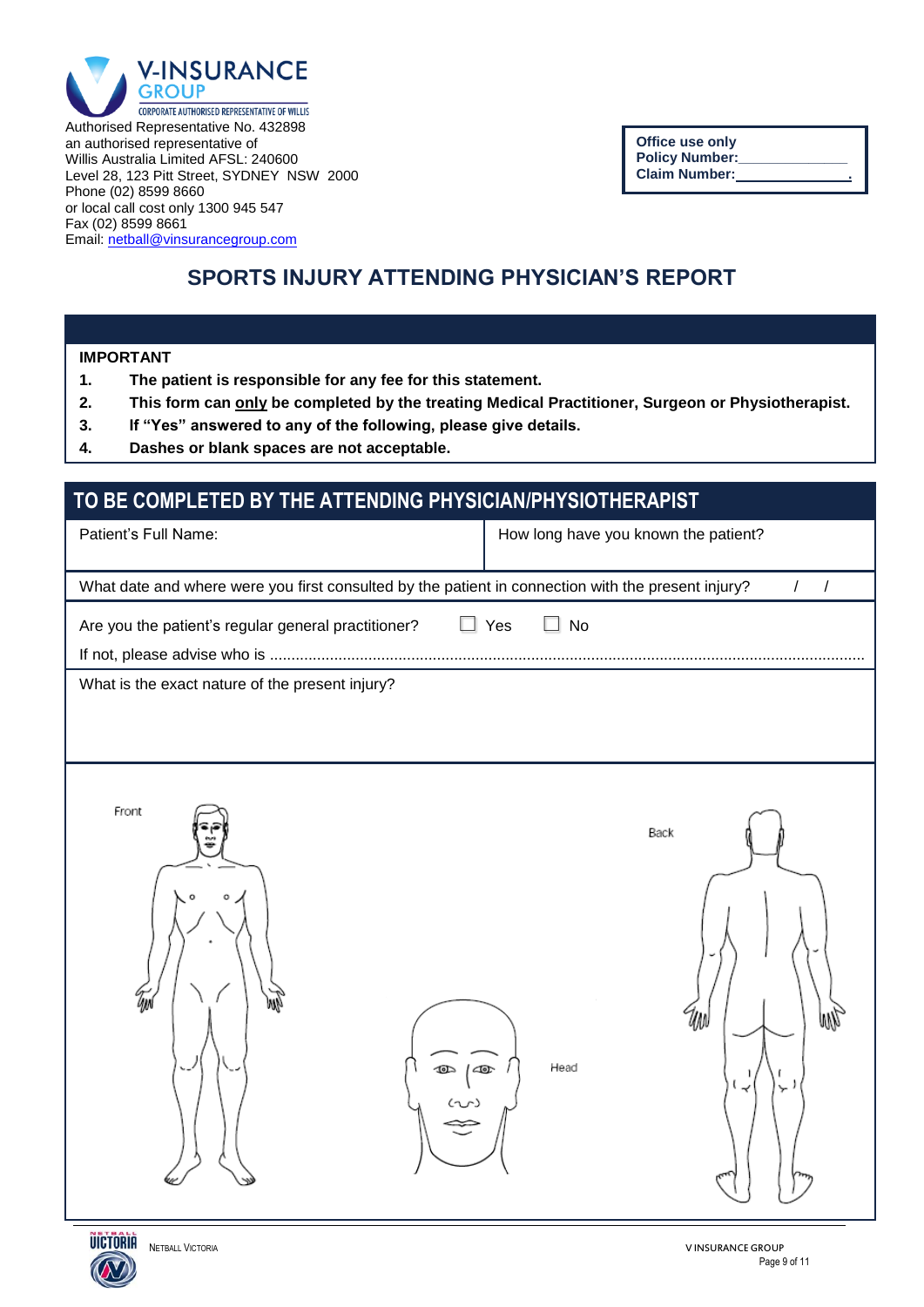| Do you consider the patients injury to be a new injury?<br>$\Box$ Yes<br>$\Box$ No                                                                                                                        |
|-----------------------------------------------------------------------------------------------------------------------------------------------------------------------------------------------------------|
| $\Box$ Yes<br>$\Box$ No<br>A recurrence of an old injury?                                                                                                                                                 |
|                                                                                                                                                                                                           |
|                                                                                                                                                                                                           |
| $\Box$ Yes<br>$\Box$ No<br>Have you referred the patient to any other services or treatment?                                                                                                              |
| Please specify the type and approximate number of treatments required:                                                                                                                                    |
| Physiotherapy                                                                                                                                                                                             |
| Chiropractic                                                                                                                                                                                              |
| Other                                                                                                                                                                                                     |
|                                                                                                                                                                                                           |
|                                                                                                                                                                                                           |
|                                                                                                                                                                                                           |
|                                                                                                                                                                                                           |
| $\Box$ Yes<br>$\Box$ No<br>Is there any permanent disability at present?                                                                                                                                  |
|                                                                                                                                                                                                           |
|                                                                                                                                                                                                           |
|                                                                                                                                                                                                           |
| $\Box$ Yes<br>$\Box$ No<br>Was the patient obliged to cease work?                                                                                                                                         |
| If so, when do you expect the claimant to resume:<br>Some Duties                                                                                                                                          |
| <b>Full Duties</b><br>What date do you advise the patient to return to netball?                                                                                                                           |
| $\Box$ Yes<br>$\Box$ No<br>Does the patient have any congenital defects or chronic diseases?                                                                                                              |
|                                                                                                                                                                                                           |
|                                                                                                                                                                                                           |
| If the patient has been hospitalised, please give name of hospital and dates hospitalised:                                                                                                                |
| Date Admitted<br>Name of Hospital:<br>Date Released                                                                                                                                                       |
| $\sqrt{ }$<br>$\prime$                                                                                                                                                                                    |
| <b>CERTIFICATION BY ATTENDING PHYSICIAN</b>                                                                                                                                                               |
| I hereby certify I have personally examined the above named patient and in my opinion the statements made in the Accident details section of<br>this claim form are consistent with the patient's injury. |
|                                                                                                                                                                                                           |
| Fax: (                                                                                                                                                                                                    |
|                                                                                                                                                                                                           |
|                                                                                                                                                                                                           |